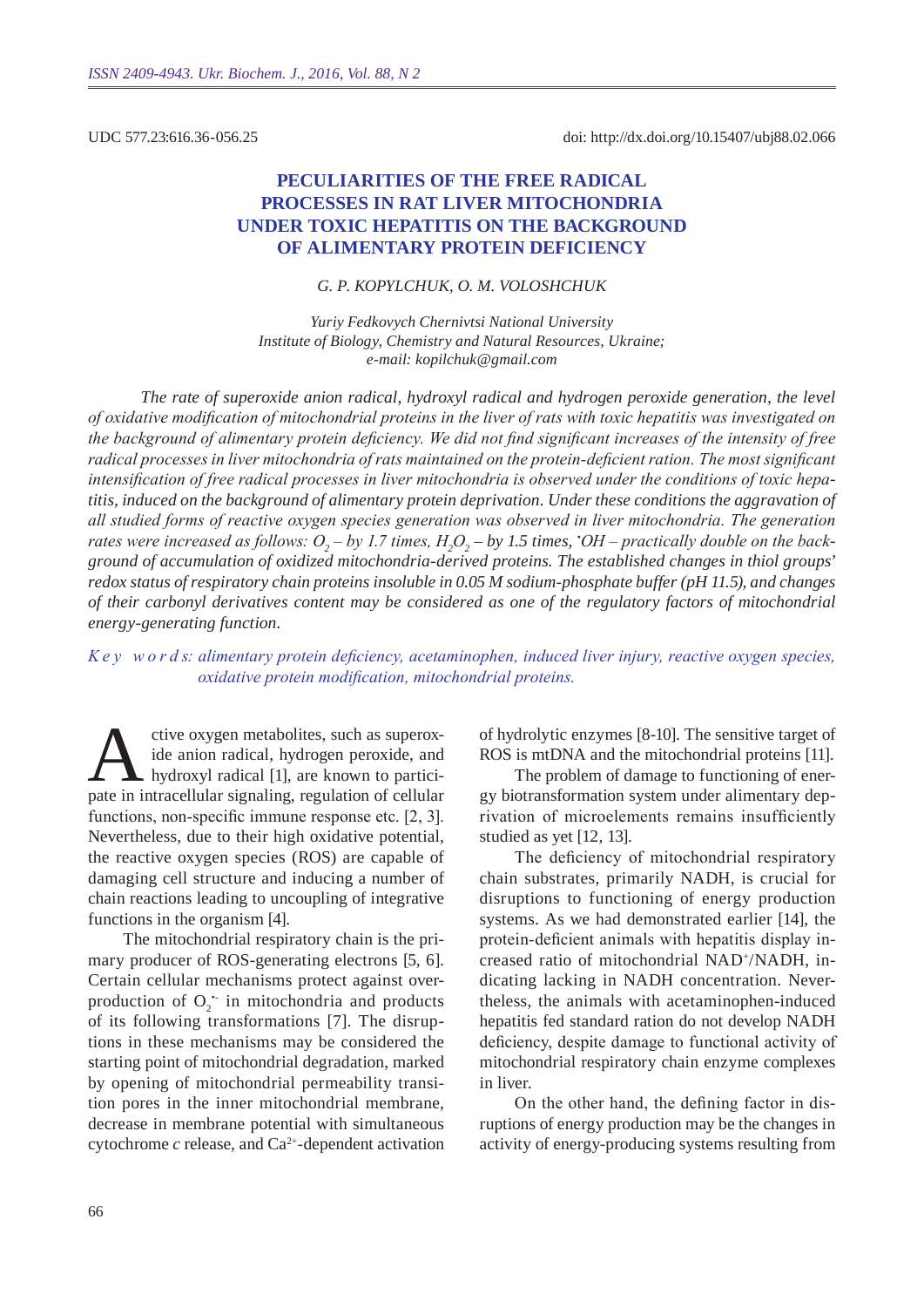damaging effects of ROS on structural organization of nucleus-encoded or mitochondrion-encoded enzymatic complexes of mitochondrial respiratory chain may be [15].

Therefore, it is important to study the limiting factors of mitochondrial energy-producing systems under toxic liver lesions in animals maintained on rations with varying protein content.

The aim of the present study was to investigate the rate of ROS generation and oxidative modifications of mitochondrial proteins in liver of rats with toxic hepatitis on the background of alimentary protein deficiency.

### **Materials and Methods**

The experiments were conducted on white rats of 90-100 g body mass aged 2-2.5 months. The experimental work was conducted in accordance with rules set by the 'European convention for the protection of vertebrate animals used for experimental and other scientific purposes' (Strasbourg, 1986). The animals were separated into solitary plastic cages with sand bedding, with *ad libitum* access to water. The daily rations were regulated according to principles of pair feeding.

The animals were separated into the following experimental groups: I – animals receiving complete semi-synthetic ration (C); II – animals receiving low-protein ration (LPR); III – animals subjected to acetaminophen-induced liver lesions receiving complete ration (H); IV – animals subjected to acetaminophen-induced liver lesions that were previously fed semi-synthetic low-protein ration (LPR+H).

The animals of the groups I and III were fed standard fodder containing 14% protein (casein), 10% fat, and 76% carbohydrates, balanced with all the essential nutrients. The animals of the groups II and IV were fed isoenergetic fodder containing 4.7% protein, 10% fat, and 85.3% carbohydrates, calculated after recommendations of the American Institute of Nutrition [13, 14].

The animals were fed the corresponding diet for four weeks. Afterwards, the acetaminophen-induced liver lesion was modeled by per os introduction of 2% starch suspension of acetaminophen in dose of 1 g/kg body mass of animals for 2 days over 24 hrs. with corresponding probe [16].

Cervical dislocation was performed under light ether desensitization on day 31 of the experiment.

Mitochondrial fraction was separated by differential centrifugation in the following buffer medium: 250 mM sucrose, 1 mM EDTA, 10 mM Tris-HCl; pH 7.4 at 0-3  $^{\circ}$ C.

The rate of superoxide anion radical generation in mitochondrial fraction was measured with nitro blue tetrazolium test (NBT) [17].

Hydrogen peroxide content was measured after [18]. The working reagent was prepared by mixing reagent A (25 mM  $(NH_4)_2Fe(SO_4)_2\times 6H_2O$  in 2.5 M  $H<sub>2</sub>SO<sub>4</sub>$ ) and reagent B (100 mM sorbitol + 125 µM xylenol orange) in 1:100 ratio. In test tubes with 50 mM potassium-phosphate buffer (pH 6.0) was placed an aliquot of sample up to a total volume of 400 μl. Control sample was 400 μM of buffer solution. 2.0 ml of working reagent was added to each sample, mixed and incubated for 15 to 20 min. under room temperature, than optical density was measured against control at  $\lambda$  = 540 nm. Hydrogen peroxide content was determined against calibration plot and calculated per 1 mg of total protein.

The rate of hydroxyl radical generation was measured after [19]. Incubation medium was as follows: 20 mmol deoxyribose, 1 mmol  $H_2O_2$ , 20 mmol sodium-phosphate buffer (pH 7.4), a sample was added containing 200 μg of protein. The solution was incubated for 30 min. at 37 °C, than mixed with 0.5 ml of 1% solution of thiobarbituric acid in 50 mM NaOH and 0.5 ml of 2.8% solution of trichloroacetic acid. The resulting mixture was incubated for 20min. in boiling water bath, cooled, and extinction was measured at  $\lambda$  = 532 nm. Rate of 'OH-generation was expressed as nmol $\cdot$ min $^{-1} \cdot$ mg $^{-1}$  of protein.

Mitochondrial proteins were extracted by method [20] that is based on principle of insolubility of products of mitochondrial translation in 0.05 M sodium-phosphate buffer with pH 11.5. Mitochondria suspension was stored at -20 °C overnight. After thawing the suspension was centrifuged at 20 000 g for 20 min. The sediment was resuspended in 10 ml of 0.05 M sodium-phosphate buffer (pH 11.5) and centrifuged at 20 000 g for 20 min. The procedure was repeated [15].

Protein carbonylation was assayed via amount of 2,4-dinitrophenylhydrazone derivatives, that are produced in reactions of oxidized amino acid residues with 2,4-dinitrophenylhydrazine, and expressed as nmol of carbonyl protein derivatives per mg of protein.

Protein SH-group content was determined with method based on reaction of Ellman's reagent (5,5′-dithiobis-(2-nitrobenzoic acid) (DTNB)) with SH-groups. The products are disulfide and thioni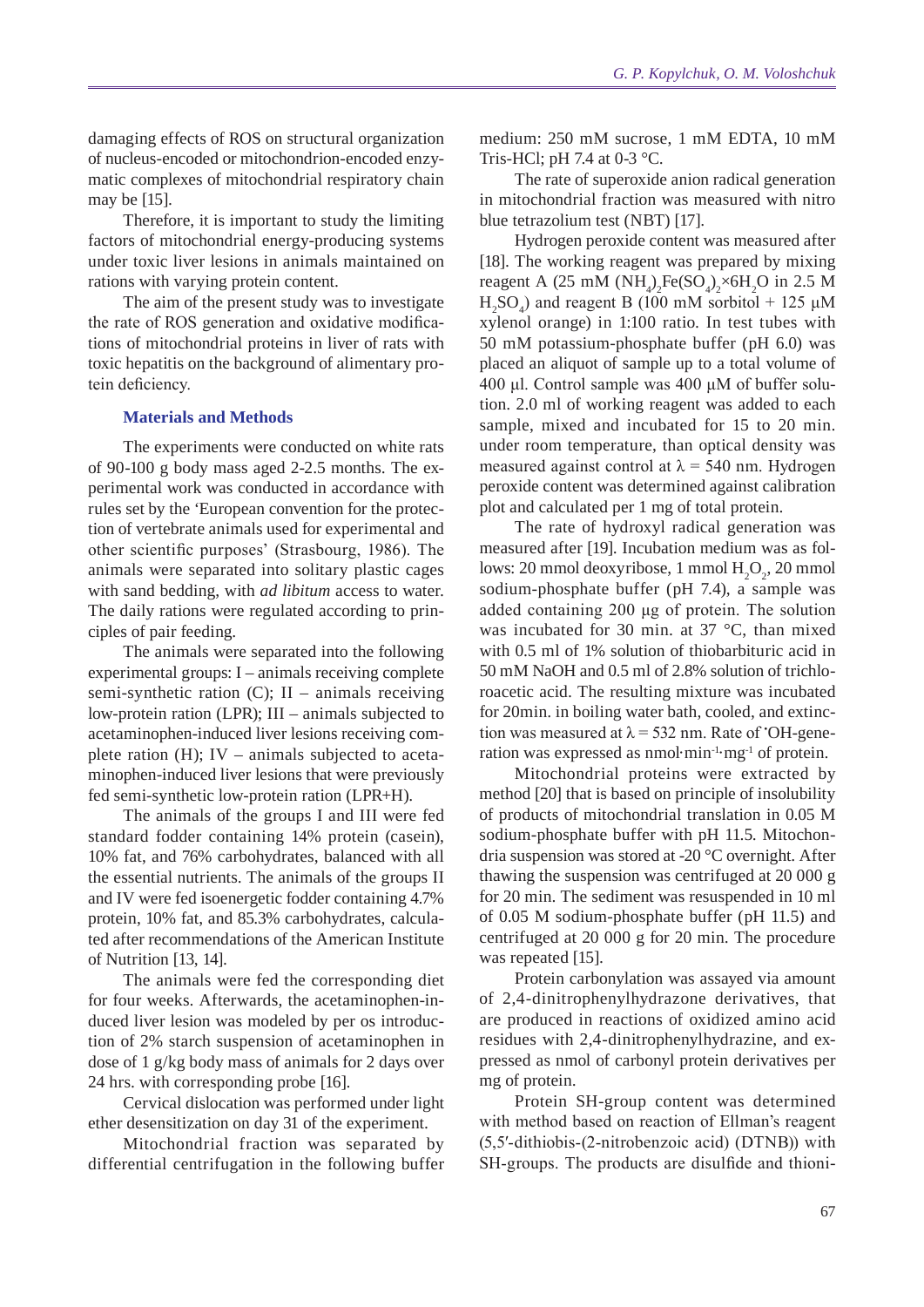trophenyl anion (TNPA). The amount of TNPA is directly proportional to the amount of SH-groups of proteins that reacted with DTNB. The content of free SH-groups was calculated basing on molar extinction of  $11400 \text{ M}^{-1}\text{cm}^{-1}$  and expressed as nmol/ mg of protein.

The data statistics was processed with MS Excel software, and represented as mean ± deviation. The statistical significance was determined with standard Student's *t*-test.

#### **Results and Discussion**

Liver mitochondria of rats with alimentary protein deprivation demonstrated no significant increase in production of superoxide anion radical (Fig. 1), hydrogen peroxide (Fig. 2) and hydroxyl radical (Fig. 3).

There were no statistically significant differences between carbonyl derivatives and free SH-groups content in liver mitochondria of this experimental group and the corresponding values of the control. We surmise that imbalance in functional activity of components of mitochondrial respiratory chain demonstrated by us [13] under alimentary protein deficiency results from interruptions in synthesis of particular subunits of the respiratory complexes, and not from a higher rate of their degradation.

We observed increased rates of generation of superoxide anion radical (1.3 times control values, Fig. 1) and hydroxyl radical (1.5 times control values, Fig. 3) in animals subjected to acetaminopheninduced liver lesions. Small quantities of ROS are normally produced in mitochondria as a result of



*Fig.* 2. Hydrogen peroxide (H<sub>2</sub>O<sub>2</sub>) content in liver *mitochondria under toxic hepatitis and alimentary protein deficiency*



*Fig. 1. Rate of superoxide anion radical*  $(O_2^{\bullet})$  gene*ration in liver mitochondria under toxic hepatitis and alimentary protein deficiency. Here and in Fig. 2-5: \* difference from control significant with p < 0.05, n = 9; C – animals receiving complete semi-synthetic ration; LPR – animals receiving lowprotein ration; H – animals subjected to acetaminophen-induced liver lesions receiving complete ration; LPR+H – animals subjected to acetaminophen-induced liver lesions that were previously fed semi-synthetic low-protein ration*

electron leakage from the respiratory chain. The primary points of ROS generation in mitochondria are complexes I and III of the respiratory chain [6, 7]. Superoxide radicals from complex I dissipate into matrix and are quickly processed by mitochondrial superoxide dismutase into  $H_2O_2$ . The unstable semiquinone  $(Q')$  radical is the source of  $O_2^{\text{th}}$  in complex III. It must be noted that the superoxide



*Fig. 3. Rate of hydroxyl radical (• OH) generation in liver mitochondria under toxic hepatitis and alimentary protein deficiency*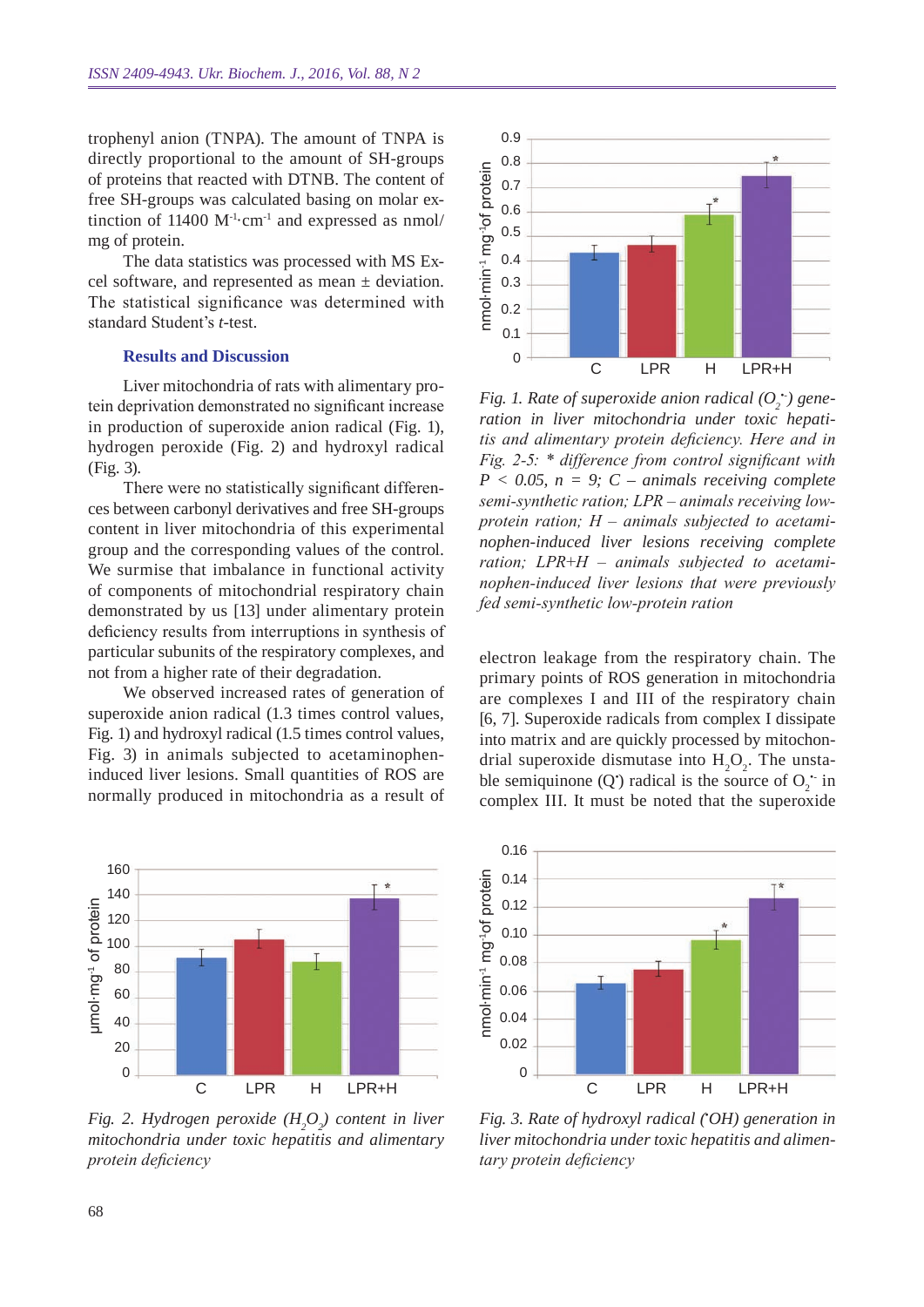

*Fig. 4. Protein carbonyl derivatives content in liver mitochondria under toxic hepatitis and alimentary protein deficiency*

radicals produced by complex I are vectored only in the direction of matrix, while the superoxide radicals from complex III are released both into matrix and into intermembrane space (and hence into cytosol). Other sources of ROS in mitochondria include outer membrane enzymes (cytochrome- $b<sub>5</sub>$  reductase, monoamine oxidase A and B, dihydroorotate dehydrogenase, glycerol-3-phosphate dehydrogenase), inner membrane enzymes (succinate dehydrogenase), and matrix enzymes (aconitase, α-ketoglutarate dehydrogenase) [21]. The ROS that are generated by complexes I and III cause their oxidative inactivation. Complex I is the most sensitive to free-radical damage, while complexes II and III are much less sensitive. Since most oxidative metabolic pathways converge on mitochondria, and they bear numerous redox transporters and centers of ROS production, the biomolecules of mitochondria are in the most vulnerable position under conditions of oxidative stress [22].

We have demonstrated that ROS production in liver mitochondria of rats with toxic liver lesions is associated with intensification of oxidative damaging to mitochondrial proteins. Content of carbonyl derivatives of proteins insoluble in 0.05 M sodiumphosphate buffer (pH 11.5) in liver of the animals from this experimental group was 3.4 times higher than the corresponding value in control (Fig. 4), while free SH-group content was 1.4 times lower (Fig. 5). The level of oxidative damage to a protein molecule depends on its amino acid composition, structure, and exposure of amino acid residues to radicals [23]. The primary targets of ROS are



*Fig. 5. Free SH-groups content in proteins of liver mitochondria under toxic hepatitis and alimentary protein deficiency*

cysteine, histidine, tyrosine, phenylalanine, tryptophan, and methionine.

The intensified destruction of liver mitochondria proteins in animals with acetaminophen-induced hepatitis disrupts their functional activity. In accordance with observations from our previous experiments, the acetaminophen-induced hepatitis is associated with decreased enzymatic activity of the components of mitochondrial electron-transport chain [14, 16]. Therefore, the changes in oxidation of thiol groups in proteins of the respiratory chain insoluble in 0.05 M sodium-phosphate buffer (pH 11.5), and changes in content of their carbonyl derivatives may be perceived as one of the regulative factors of mitochondrial energy production.

Nevertheless, the most pronounced intensification of free-radical processes in liver mitochondria was observed under toxic hepatitis induced on the background of alimentary protein deprivation. Under these conditions we detected increased generation of all the investigated ROS: 1.7 times the control values for  $O_2$ <sup>\*</sup> (Fig. 1), 1.5 times for  $H_2O_2$  (Fig. 2), and 2 times for • OH (Fig. 3). The nature of oxidative damage may vary depending on the chemical character of the particular ROS. • OH chiefly causes protein aggregation, and protein fragmentation if acting concurrently with  $O_2$ . The aggregates are produced due to formation of intermolecular covalent bonds through tyrosine residues. The protein fragmentation results from cleavage of peptide bonds, and produces peptides with low molecular mass. Combined action of 'OH and  $O_2$ ' causes changes to primary, secondary and tertiary structure of the affected proteins [24].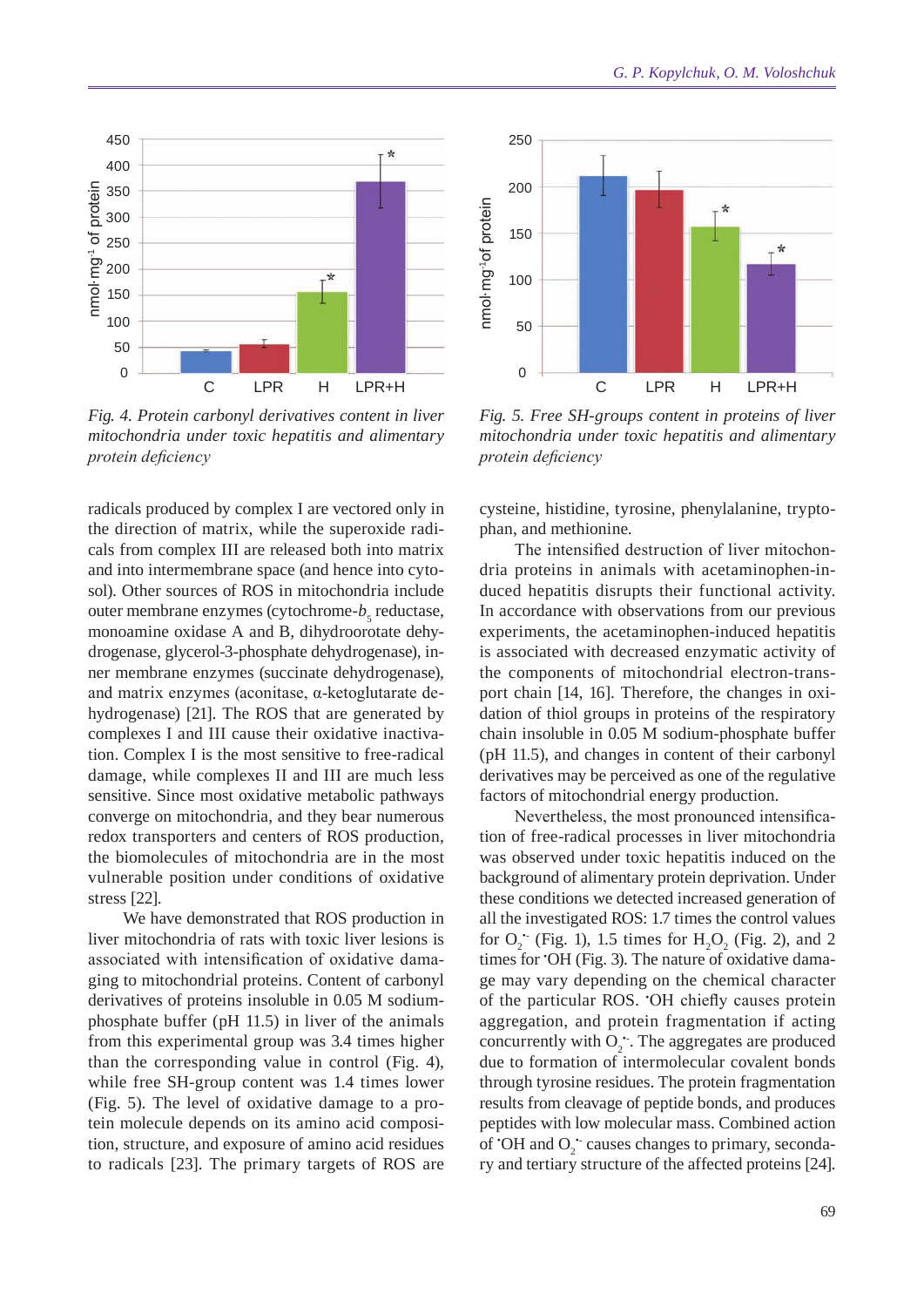$H_2O_2$  exhibits comparatively smaller modifying activity. Protein SH groups are the most sensitive to  $H_2O_2$ -induced oxidation. However, the damaging effect of  $H_2O_2$  on biological objects is amplified by its membrane-permeating qualities [25].

It must be noted that the most pronounced accumulation of oxidatively modified mitochondriaencoded proteins was observed under toxic hepatitis on the background of alimentary protein deficiency. The content of carbonyl derivatives of mitochondrial proteins was 6.8 times higher than the corresponding control value, and 2.3 times higher than the corresponding value for experimental animals fed standard fodder (Fig. 4). Thiol groups' content in the investigated proteins is nearly half that of control group (Fig. 5). Sulfhydryl groups (-SH) of cysteine are known to oxidize into  $-SOH$ ,  $-SO<sub>2</sub>H$ ,  $-SO_3H$ , and disulfide derivatives [26]. Formation of intramolecular and intermolecular disulfide bonds leads to changes in protein structure or causes their dimerization, and, as a result, may affect the efficiency of respiratory chain. Changes in content of modified proteins under these experimental conditions may be viewed as a signal for rearrangement of mitochondrial energy generation.

Thus, the under toxic liver lesions on the background of alimentary protein deficiency we observed the most pronounced intensification of free radicalinduced processes in liver mitochondria, associated with increased production of superoxide anion radical, hydroxyl radical, and hydrogen peroxide, as well as oxidative modifications of mitochondrial proteins.

These results lead to the conclusion that alimentary protein deficiency under toxic liver lesion conditions is a critical factor leading to increased oxidative damage to mitochondrial proteins.

The results may be the base for understanding of mechanisms of cellular metabolic response to alimentary protein deficiency, and biochemical grounds for developments in correction of consequences of imbalance in energy exchange under toxic hepatitis on the background of dietary protein deficiency.

The work was done within framework of the "Biochemical aspects of responsive integration of metabolism of the essential micronutrients" program, State Register No 0115U003231.

### **Особливості вільнорадикальних процесів у мітохондріях печінки щурів за токсичного гепатиту на тлі аліментарної протеїнової недостатності**

### *Г. П. Копильчук, О. М. Волощук*

Чернівецький національний університет імені Юрія Федьковича, Інститут біології, хімії та біоресурсів, Україна; e-mail: kopilchuk@gmail.com

Досліджували інтенсивність генерації супероксидного аніон-радикала, гідроксильного радикала, пероксиду водню та рівень окислювальної модифікації мітохондріальних протеїнів у печінці щурів із токсичним гепатитом на тлі аліментарної протеїнової недостатносі. Встановлено, що в мітохондріях печінки тварин, яких утримували на раціоні з нестачею протеїну, вірогідного підвищення інтенсивності вільнорадикальних процесів не спостерігалося. Найвираженіша інтенсифікація вільнорадикальних процесів у мітохондріях печінки відбувалася за умов токсичного гепатиту. Показано посилення генерації всіх досліджуваних активних форм кисню:  $O_2$  — в 1,7, а Н<sub>2</sub>О<sub>2</sub> – в 1,5 раза, 'ОН – практично в 2 рази на тлі акумуляції окисномодифікованих протеїнів, синтез яких детермінується мітохондріальним геномом. Встановлені зміни окисно-відновного стану тіолових груп протеїнів дихального ланцюга, нерозчинних в 0,05 М Naфосфатному буфері (рН 11,5), та зміни вмісту їхніх карбонільних похідних можна розглядати як один із факторів регуляції енергетичних функцій мітохондрій.

Ключові слова: аліментарна протеїнова недостатність, ацетамінофен, індуковане пошкодження печінки, активні форми кисню, окислювальна модифікація протеїнів, протеїни мітохондріального кодування.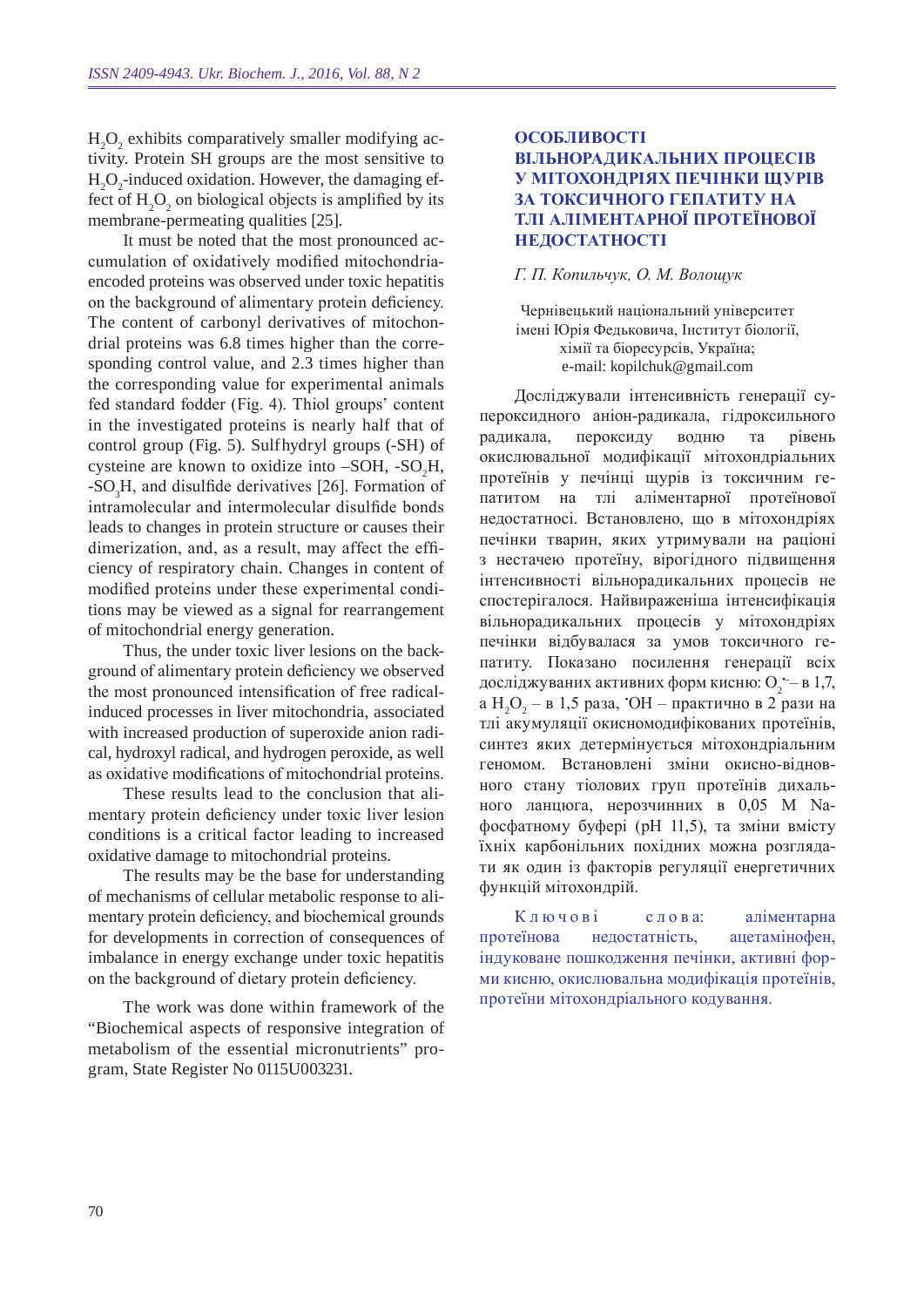## **Особенности свободнорадикальных процессов в митохондриях печени крыс при токсическом гепатите, индуцированном на фоне алиментарной недостаточности протеина**

### *Г. П. Копыльчук, О. Н. Волощук*

Черновицкий национальный университет имени Юрия Федьковича, Институт биологии, химии и биоресурсов, Украина; e-mail: kopilchuk@gmail.com

Исследованы интенсивность генерации супероксидного анион-радикала, гидроксильного радикала, пероксида водорода и уровень окислительной модификации протеинов митохондриального кодирования в печени крыс с токсическим гепатитом, индуцированным на фоне алиментарного дефицита протеина. Установлено, что в митохондриях печени животных, содержащихся на низкопротеиновом рационе, достоверного повышения интенсивности свободнорадикальных процессов не наблюдалось. Наиболее выраженная интенсификация свободнорадикальных процессов в митохондриях печени происходит при токсическом гепатите. Показано усиление генерации всех исследуемых активных форм кислорода: О $_2$  — в 1,7 раза,  ${\rm H}_2{\rm O}_2$  в 1,5 раза, • ОН – практически в 2 раза на фоне аккумуляции окисленных протеинов, синтез которых детерминируется митохондриальным геномом. Установленные изменения окислительно-восстановленного состояния тиоловых групп протеинов дыхательной цепи, нерастворимых в 0,05 М Na-фосфатном буфере (рН 11,5) и изменение содержания их карбонильных производных можно рассматривать как один из факторов регуляции энергетических функций митохондрий.

К л ю ч е в ы е с л о в а: алиментарная протеиновая недостаточность, ацетаминофен, индуцированное повреждение печени, активные формы кислорода, окислительная модификация протеинов, протеины митохондриального кодирования.

#### **References**

1. Bak MJ, Jun M, Jeong WS. Antioxidant and hepatoprotective effects of the red ginseng essential oil in H(2)O(2)-treated hepG2 cells and CCl(4)-treated mice. *Int J Mol Sci.* 2012; 13(2): 2314-2330.

- 2. Conde de la Rosa L, Schoemaker MH, Vrenken TE, Buist-Homan M, Havinga R, Jansen PL, Moshage H. Superoxide anions and hydrogen peroxide induce hepatocyte death by different mechanisms: involvement of JNK and ERK MAP kinases. *J Hepatol.* 2006; 44(5): 918- 929.
- 3. Cadenas E. Mitochondrial free radical production and cell signaling. *Mol Aspects Med.* 2004; 25(1- 2): 17-26.
- 4. Whaley-Connell A, McCullough PA, Sowers JR. The role of oxidative stress in the metabolic syndrome. *Rev Cardiovasc Med.* 2011; 12(1): 21- 29.
- 5. Liu Y, Fiskum G, Schubert D. Generation of reactive oxygen species by the mitochondrial electron transport chain. *J Neurochem.* 2002; 80(5): 780-787.
- 6. Tatarková Z, Kuka S, Račay P, Lehotský J, Dobrota D, Mištuna D, Kaplán P. Effects of aging on activities of mitochondrial electron transport chain complexes and oxidative damage in rat heart. *Physiol Res.* 2011; 60(2): 281-289.
- 7. Lenaz G. The mitochondrial production of reactive oxygen species: mechanisms and implications in human pathology. *IUBMB Life.*  2001; 52(3-5): 159-164.
- 8. Akopova OV, Kolchinskaya LI, Nosar VI, Bouryi VA, Mankovska IN, Sagach VF. The effect of ATP-dependent K(+)-channel opener on transmembrane potassium exchange and reactive oxygen species production upon the opening of mitochondrial pore. *Ukr Biochem J.*  2014; 86(2): 26-40. (In Russian).
- 9. Ly JD, Grubb DR, Lawen A. The mitochondrial membrane potential (deltapsi(m)) in apoptosis; an update. *Apoptosis.* 2003; 8(2): 115-128.
- 10. Sun C, Guo XX, Zhu D, Xiao C, Bai X, Li Y, Zhan Z, Li XL, Song ZG, Jin YH. Apoptosis is induced in cancer cells via the mitochondrial pathway by the novel xylocydine-derived compound JRS-15. *Int J Mol Sci.* 2013; 14(1): 850-870.
- 11. Lagouge M, Larsson NG. The role of mitochondrial DNA mutations and free radicals in disease and ageing. *J Intern Med.* 2013; 273(6): 529-543.
- 12. Theys N, Bouckenooghe T, Ahn MT, Remacle C, Reusens B. Maternal low-protein diet alters